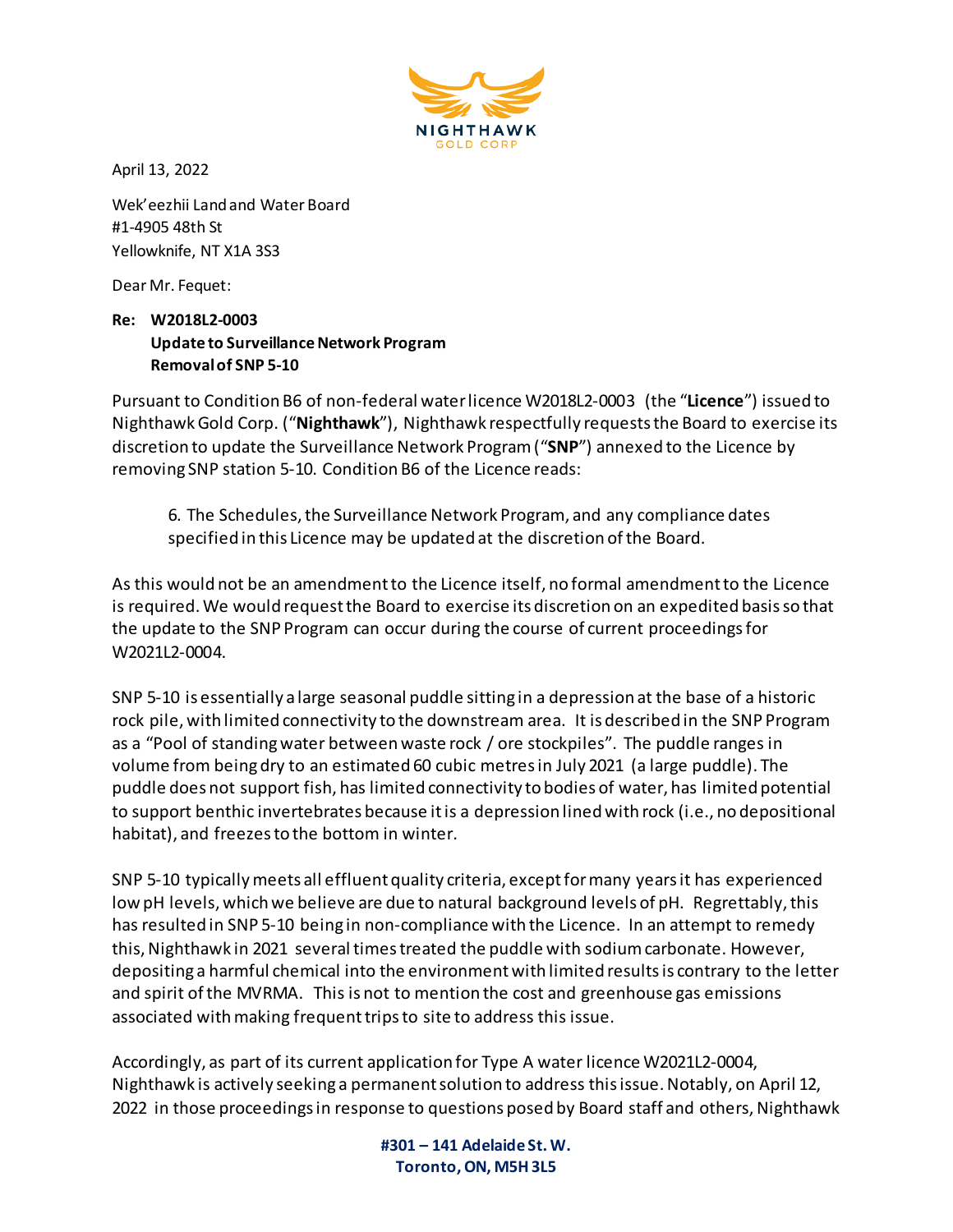

committed to exploring a solution that would see the depression at SNP 5-10 filled-in with alkaline fill (limestone). This would serve the dual purpose of filling the depression such that we expect standing water would be eliminated from the area, and would also raise the pH of any contact water. We expect that any contact water infiltrating the rock piles in this area would seep through the limestone, thereby raising the pH, before continuing on a drainage path down towards the compliance point at SNP 5-6. Sampling has shown that runoff water downstream of the waste rock piles entering the natural Receiving Environment is within the licence effluent quality criteria.

Nighthawk can confirm that the proposed limestone fill was transported by way of the 2022 winter road to Leta Arm, approximately 0.2km away from the Damoti site. It is currently being stored in bags, ready to be transported by helicopter to the site. The bags have a "quickrelease" bottom, which would allow depositing of the limestone directly from the bags into the depression without the need for any heavy machinery on the ground.

Nighthawk believes that this proposal is currently permitted under Land Use Permit W2018 C0007 and Water Licence W2018 L2003, as well as the *Mackenzie Valley Land Use Regulations* and the *Waters Regulations*. As such, Nighthawk does not believe that it needs to wait until and if the new Type A water licence is approved to implement this proposal.

During the W2021L2-0004 hearing, Nighthawk committed to discussing the limestone-fill solution with the land and water use inspectors, as well as seeking this update from the Board. Nighthawk can confirm that it is in active discussion with the inspectors, and by way of this letter gives notice to other interested stakeholders of this proposal. We also believe this proposal is acceptable to the Tłycho Government. Should the proposal meet with approval from the Board, Nighthawk expects the update will provide clarity and resolve an outstanding issue not only for the current Licence but also for the Type A licence currently under consideration. This will ensure the EQC at the SNP compliance points are reasonably achievable and consistent with the overall goal of protecting the Receiving Environment.

Thank you in advance for your consideration, guidance, and advice, and your prompt attention to this matter. We would be pleased to provide further information at your request.

Sincerely,

"Original signed by Denise Lockett"

Denise Lockett Manager, Stakeholder Relations, Licensing and Permitting

cc. Tasha Hall, Golder

**#301 – 141 Adelaide St. W. Toronto, ON, M5H 3L5**